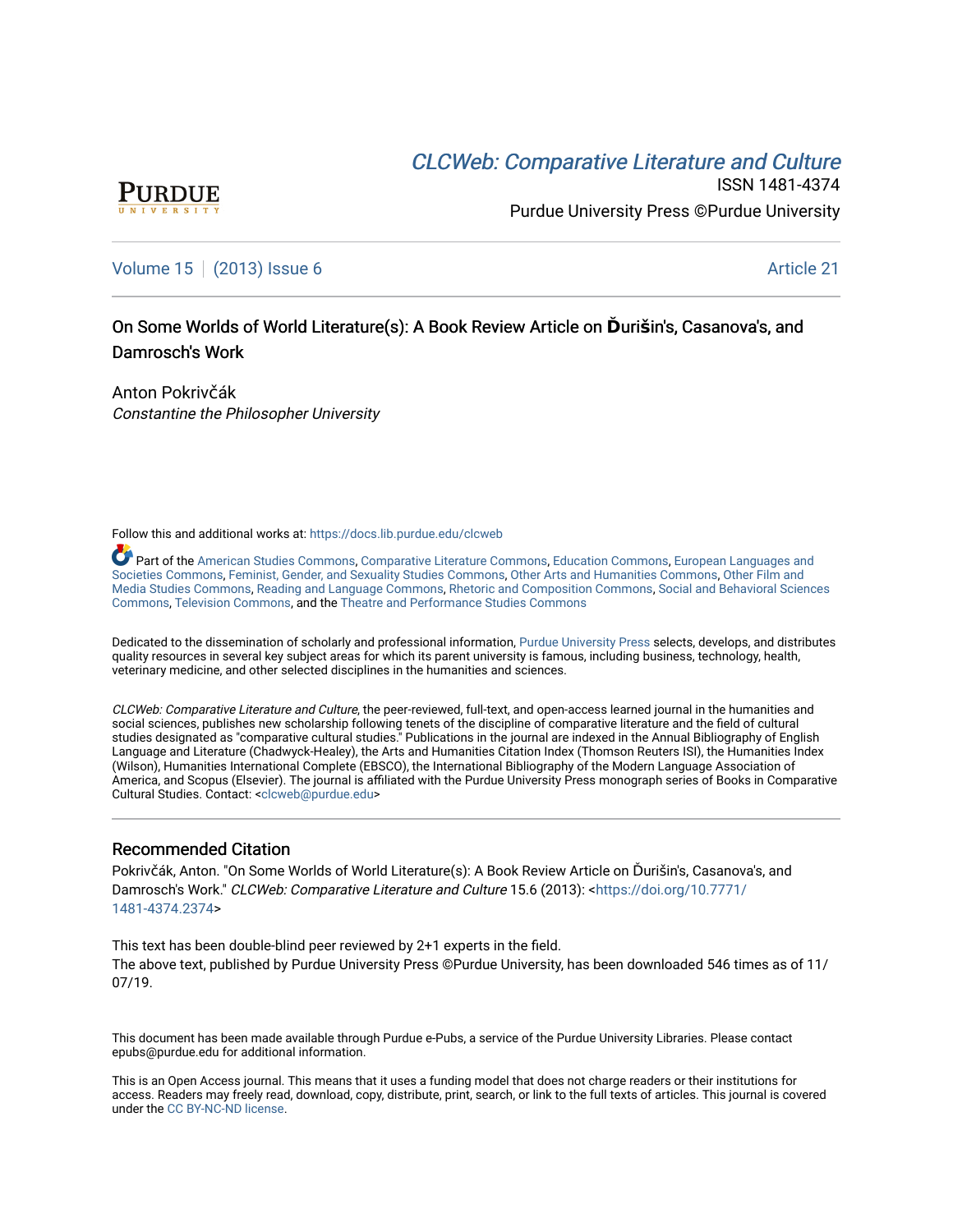### **PURDUE** UNIVERSITY PRESS <http://www.thepress.purdue.edu>



ISSN 1481-4374 <http://docs.lib.purdue.edu/clcweb> Purdue University Press ©Purdue University

CLCWeb: Comparative Literature and Culture, the peer-reviewed, full-text, and open-access learned journal in the humanities and social sciences, publishes new scholarship following tenets of the discipline of comparative literature and the field of cultural studies designated as "comparative cultural studies." In addition to the humanities and social sciences, publishes new scholarship following tenets of the discipline of comparative<br>literature and the field of cultural studies designated as "comparative cultural studies." In addition to the<br>publ Library Series. Publications in the journal are indexed in the Annual Bibliography of English Language and Literature (Chadwyck-Healey), the Arts and Humanities Citation Index (Thomson Reuters ISI), the Humanities Index (Wilson), Humanities International Complete (EBSCO), the International Bibliography of the Modern Langua ge Association of America, and Scopus (Elsevier). The journal is affiliated with the Purdue University Press monograph series of Books in Comparative Cultural Studies. Contact: <clcweb@purdue.edu> ure (Chadwyck-Healey), the Arts and Humanities Citation Index (Thomson Reuters ISI), the Humanitie:<br>(Wilson), Humanities International Complete (EBSCO), the International Bibliography of the Modern Langua<br>ociation of Ameri er-reviewed, full-text, and open-access learned journal in the nolarship following tenets of the discipline of comparative titeles of scholarly books and publishes research material in its exed in the Annual Bibliography o

> Volume 15 Issue 7 (December 2013) Book Review Article 21 "On Some Worlds of World Literature(s): A Book Review Article on Ďurišin's, Casanova's, and Damrosch's Work <http://docs.li <http://docs.lib.purdue.edu/clcweb/vol15/iss7/21> Anton Pokrivčák, of World ) Book Review Article 21<br>ák,<br>1 Literature(s):<br>1ova's, and Damrosch's Work''

Contents of *CLCWeb: Comparative Literature and Culture* 15.6 (2013) Special Issue New Work about World Literatures Ed. Graciela Boruszko and Steven Tötösy de Zepetnek Tötösy de <http://docs.lib.purdue.edu/clcweb/vol15/iss6/ http://docs.lib.purdue.edu/clcweb/vol15/iss6/>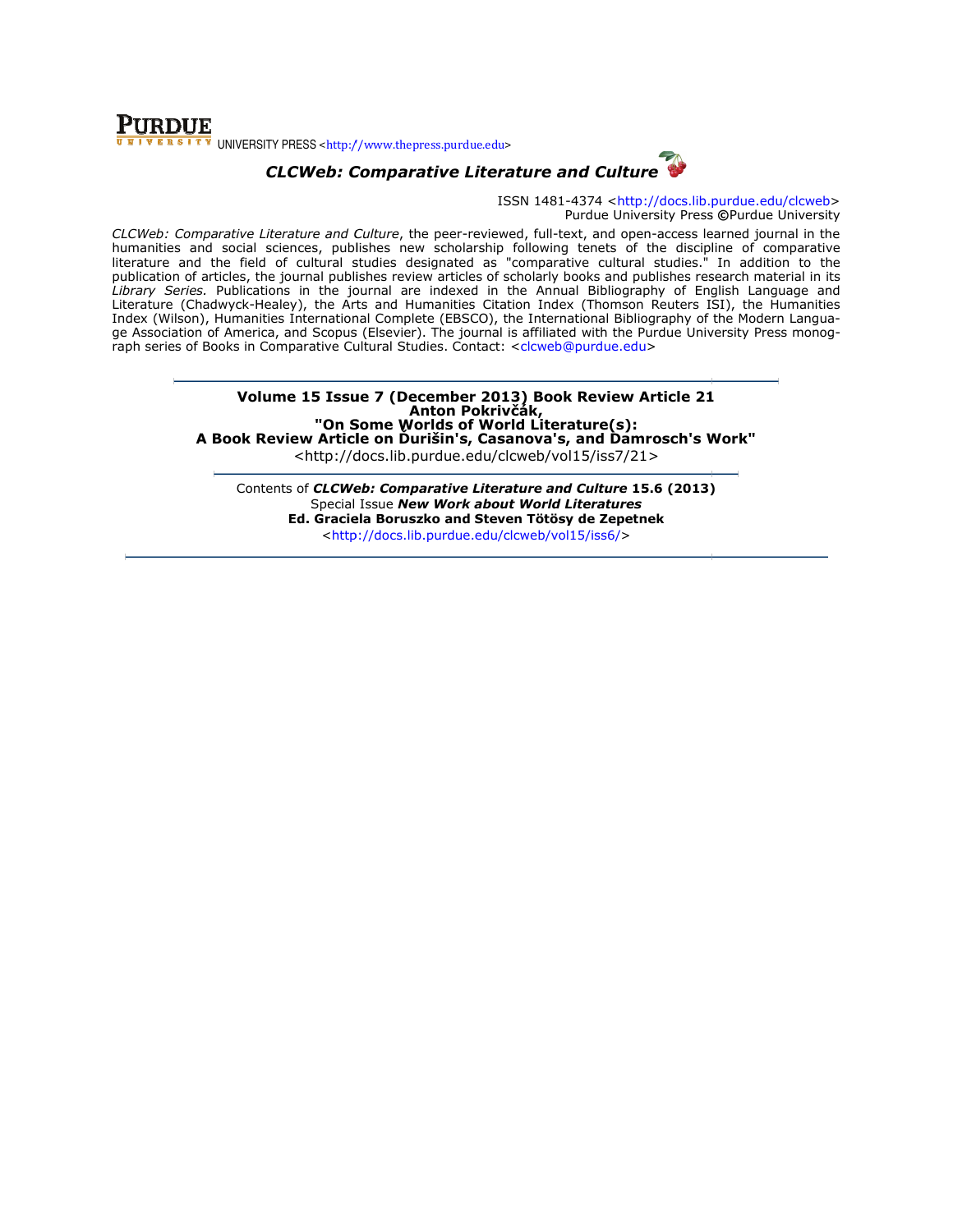### Anton POKRIVČÁK

### On Some Worlds of World Literature(s): A Book Review Article on Ďurišin's, Casanova's, and Damrosch's Work

Literature, in its many forms, has been with us since the time immemorial reflecting multiple individual experiences of its authors, the lives of communities, or various national or international concerns. Its worlds have been similar or different, beautiful or ugly, realistic or mythological, of a particular, as well as universal significance. The universality of the depicted worlds involves different levels of distance from individual expression moving to a group, community, world, or even, according to some new theories, a planetary level. The concept of world literature(s) is usually taken to be associated with the world or planetary level (although not always since in the past the "world" was often associated with Europe) positioned at the greatest distance from the particular with seeing of literature through its universal aspects, or, as in René Wellek's and Austin Warren's 1949 Theory of Literature, through its totality (48).

Traditionally, world literature has been contrasted with national literature which served almost as a justification for its existence. However, in spite of its long and widespread presence in literary studies, the national aspect of literature is not an ancient one. On the contrary, one can say that it is a relatively new "invention," for the beginning of closer association of literature with the representation of values restricted to smaller geopolitical wholes — known as "nations" in their various historical manifestations — can be traced to the Renaissance and the origin of vernacular languages, although it reached its peak in the nineteenth century Romanticisms drawing especially on Herder's thought. Since the nineteenth century national literatures have occupied an important place in literary history providing support for struggles of national emancipation, as well as in the twentieth (and twenty-first) century, for other ideological and political purposes especially in postcolonial expressions. Thus although the concept of national literature plays an important role in the definition of world literature(s), serving as a crucial reference point, there have been attempts to move away from it and explore other concepts revealing different literary realities. The exploration of a literary space covering a supranational reality located in a position wider than the national and narrower than the universal can be found in the thinking of Dionýz Durišin in his Co je svetová literatúra? (What is World Literature?) in which he discusses world literature through the concept of interliterariness applying almost phenomenological procedures in an attempt to define literary categories and position them within the rational framework of dialectical interrelationships conditioned by their operation. In trying to define the concept, Ďurišin draws on the premises of the "scientific" approach to the explanation of social and human phenomena prevalent in the former communist countries of Central and East Europe making use of the Marx's base–superstructure distinction in which the base determines the forms and contents of literary (as well as other intellectual) representations. There is a close affinity of the Marxist, or, in case of the literatures of the former Eastern Bloc countries, socialist realist approaches to literary studies with the currently proliferating cultural studies approaches (see, e.g., Gafrik; Pokrivčák).

Although one has to struggle hard to make one's way through the remnants of socialist realism thinking in Ďurišin's language and despite of the terminological vagueness and occasional ideological biases in his orientation towards the Soviet cultural space unquestioned during life in "real socialism" it must be acknowledged that Ďurišin produced one of the first systemic analyses of this supranational literary space and its study. And note that this occurred around the same time when the notion of world literature started to gain attention (e.g., Hynes-Berry and Miller; Lawall), but a decade earlier than David Damrosch's What Is World Literature?, the book that put the renewed concept of Goethe's Weltliteratur on the landscape of scholarship (i.e., in US-American scholarship). Earlier, in his 1989 Theory of Interliterary Process, Ďurišin wrote that the interliterary process is based on a general social law: "The movement from the national to the international is an objectively valid law of development in all the fields of human activity and represents a characteristic feature of social progress" (11) and that the interliterary process is a result of a dialectical relationship between the individual and the general, the overcoming of the national or the specific through a progress towards the general. It is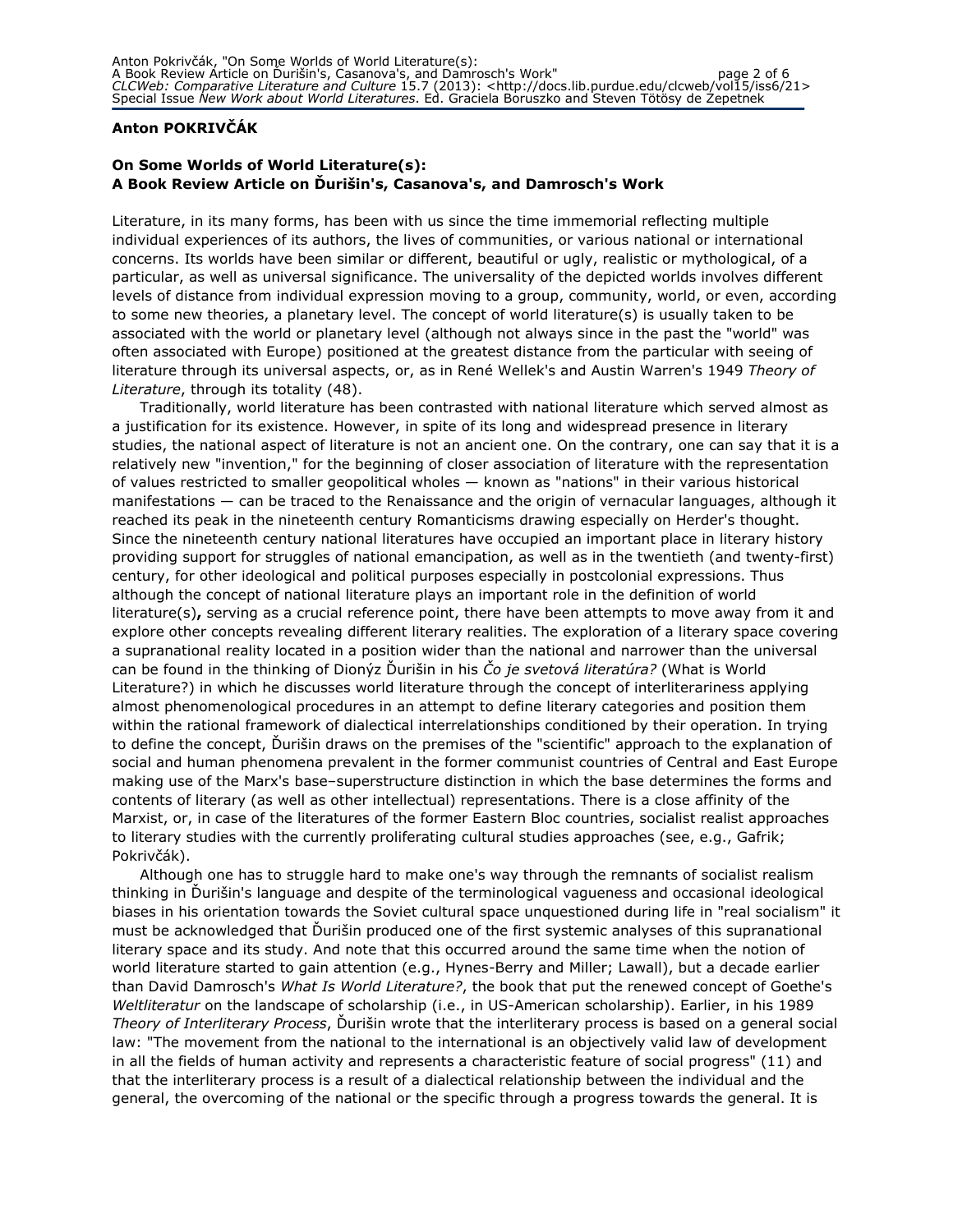associated with the concept of the international which produces, in the end, the level of the "worldly." However, before that is achieved, we come across smaller geographical and cultural spaces which Ďurišin called interliterary communities, such as, for example, Slavic literatures, Germanic literatures, etc. Interliterariness is a characteristic feature of works which occupy this supranational space.

According to Marián Gálik in his "Interliterariness as a Concept in Comparative Literature," Ďurišin is concerned "with that part of the process at first regional or zonal and in the last centuries global which leaves aside the purely ethnic or national aspects of literatures (or the aspects that define their individualities or individual qualities) and focuses on the trans-ethnic, trans-national, and lately on the geoliterary development as a whole" (<http://dx.doi.org/10.7771/1481-4374.1089>; see also Gálik, "Concepts" <http://dx.doi.org/10.7771/1481-4374.1091>).

Ďurišin's concept of interliterary process was in line with Marxist-Leninist philosophy (as practiced in the former Communist Bloc countries) which, in the end, anticipated the abolishment of national borders and the creation of a general communist "paradise." The fact that Ďurišin elaborated it in several other of his works made it central for his thought, and, despite his frequent ideological framing, paradoxically modern in the light of contemporary trends towards regional and area literary studies. It suited the post-World War II communist world and it also suited the contemporary world displaying tendencies towards transnational and transcultural spaces better than the concepts emerging from and addressing a world consisting of culturally and ideologically separated wholes. It must be said, however, that in Ďurišin's thought it was always a dialectical category resulting from the nature of historical processes and not a standalone construction. In Co je svetová literatúra? he developed the following units: elements of a literary work, the literary text, author, a literary group or school, the literature of the clanship system, the literature of city states, medieval ethnic literature, national literature, modern ethnic literature, other analogical literary historical units, interliterary communities, and world literature (112; unless indicated otherwise, all translations are mine).

As we can see, Ďurišin's world literature is the ultimate stage in the progression from the individual and the specific towards the general. It is neither an accumulation of individual works nor any static list of "great works," but a living process made up of "mutually conditioning gnoseologicalontological circles: genetic contact relationships, structural typological circumstances, and interliterary communities and centrisms" (41). Ďurišin stressed the importance of live dialectical relationships within the process which highlight the inadequacy of the use of traditional comparative tools to analyse its individual units, drawing on "factual evidence about the relations between literatures" (151) and accentuated more general typological circumstances and their employment in the progression of historical literary process, allowing, however, for the emergence and dynamism of various kinds of supranational multi-ethnic, geographical, and multilingual phenomena as well.

Unlike Ďurišin's theoretical and philosophical systemic approach, Pascale Casanova's The World Republic of Letters offers a discussion of world literature through a slightly different terminology of a largely political and economic struggle. Casanova's distinction is between the economic space and the literary space. Although the two spaces are interrelated, success in one of them does not necessarily mean the same in the other one. To demonstrate this, she took over Fernand Braudel's idea saying that "in the late nineteenth century and early twentieth, France, though lagging behind the rest of Europe economically, was the undisputed centre of Western painting and literature; the time when Italy and Germany dominated the world of music were not times when Italy or Germany dominated Europe economically; and even today, the formidable economic lead [enjoyed] by the United States has not made it the literary and artistic leader of the world" (11). The literary space first emerges from the political and the national, overcomes them, and claims its own mode of operation: "The key to understanding how this literary world operates lies in recognising that its boundaries, its capitals, its highways, and its forms of communication do not completely coincide with those of the political and economic world" (Casanova 11).

The general opposition between the political and the literary, between Casanova's two "republics" is on another level modified to structure the literary world along the axis of the national and the universal. The global space is the result of the struggle between various claims for identity within the literary world in which writers and their works inhabit either the literary space of universal values independent of particular national or nationalist concerns or they serve the ideology of nation states.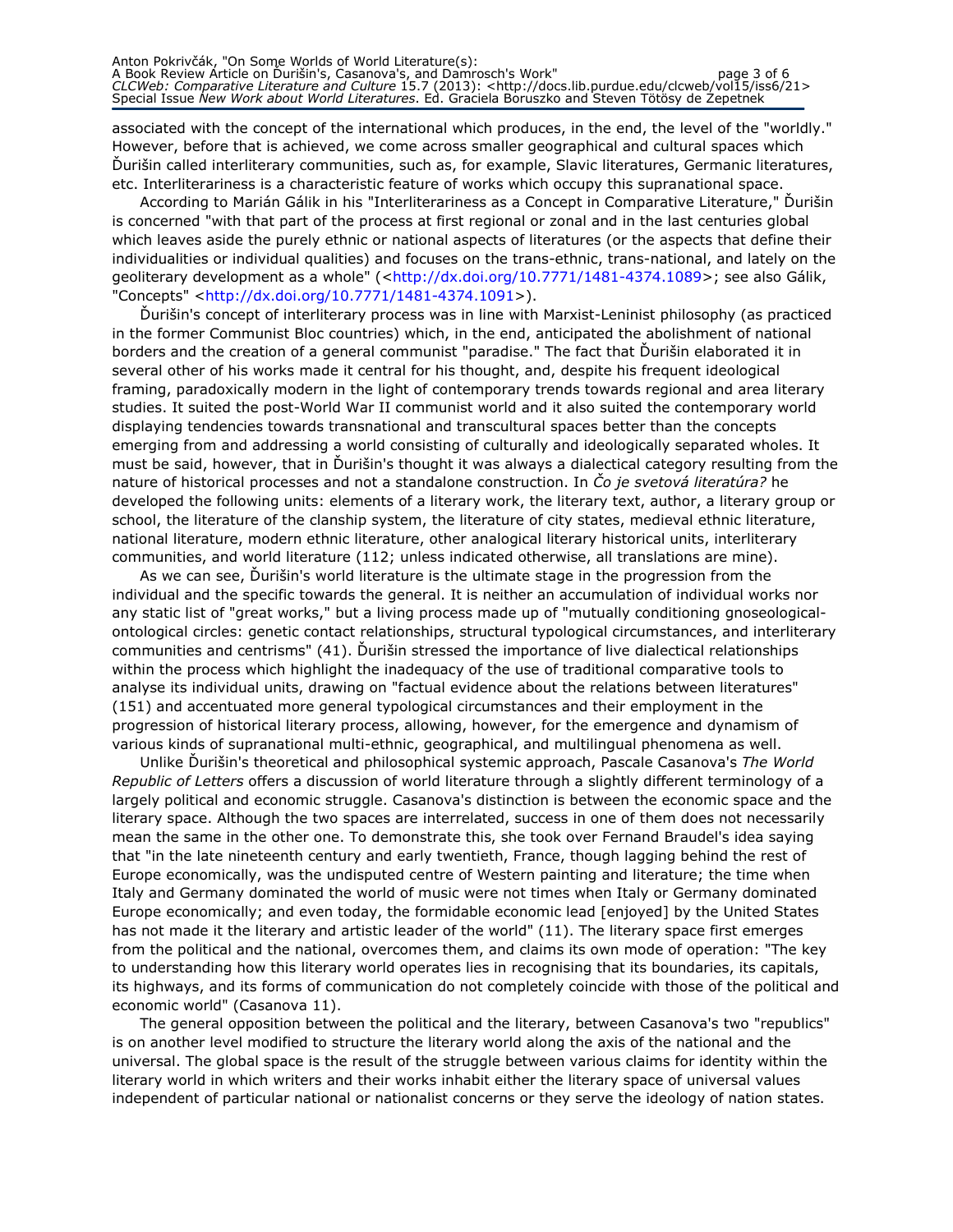Historically, the formation of the world literary space is seen to have progressed from the separated regional literary spaces of Middle Ages towards the attempts at the creation of literature in vernacular languages in the Renaissance which, in turn, resulted in a stage of the nineteenth century's national and nationalist concerns creating a scene for international competition of literary values:

Renaissance Italy, fortified by its Latin heritage, was the first recognized literary power. Next came France, with the rise of the Pléiade in the mid-sixteenth century, which in challenging both the hegemony of Latin and the advance of Italian produced a first tentative sketch of transnational literary space. Then Spain and England, followed by the rest of the countries of Europe, gradually entered into competition on the strength of their own literary "assets" and traditions. The nationalist movements that appeared in central Europe during the nineteenth century — a century that also saw the arrival of North America and Latin America on the international literary scene — generated new claims to literary existence. Finally, with decolonization, countries in Africa, the Indian subcontinent, and Asia demanded access to literary legitimacy and existence as well." (11).

Literary values in the national spaces are seen as subjected to the ideological and political values, to the needs of emerging nations. The ensuing national rivalries, however, create conditions for the emergence of world space transcending the original particularities: "Little by little … literature succeeded in freeing itself from the hold of the political and national authorities that originally it helped to establish and legitimize" (Casanova 37). Unlike ideologically conditioned values characteristic for national spaces, the world space brings universality and independence from extraliterary concerns and thus according to Casanova, the worldliness and universality of literature was embodied by French language and Paris, the literary capital of the world in which many contemporary great authors lived. Paris became a gate to their success on the international scene to which they entered through another important factor, namely the translation of their works to one of the major "literary" languages.

Although the world literary space is free of ideological and particular nationalistic concerns, it is not "equally available" to all literatures because it, in fact, is a consequence also of an unequal distribution of resources within national literary spaces. To compete with world literary powers is especially difficult for the so-called small nations and small literatures for which it requires a great daring to leave its service to the nation and "ally themselves across national and cultural borders against the omnipotence of Paris in art" (Casanova 253; on this see also, e.g., D'haen <http://docs.lib.purdue.edu/clcweb/vol15/iss5/9>; Juvan

<http://docs.lib.purdue.edu/clcweb/vol15/iss5/10>). While the main principle on which Casanova bases her argumentation is the opposition between the literary and extraliterary  $-$  the literary being a privilege of artistically free world centres while the extraliterary is reserved for ideologically and politically contaminated art of national or ethnic literatures — she also works with terminology and concepts which are reminiscent of cultural elitism, especially when using such oppositions as center and periphery, great and small nations, or great and small literatures. Even if one must give her credit for presenting the literary process as dynamic and allowing for change of contours and power relations, it still seems to indicate that behind the literary greatness and universality there always lurks its original cause: political and national power. However, this interrelationship between distinctions — including other aspects such as the role of translation, the Nobel Prize in Literature, etc. — illustrating power relations highlights another aspect of literary process to which Casanova pays attention at the end of the book, namely the long-discussed opposition between literature and reality, between the real world and fictional world, or, as she puts it, between historical temporality and literary temporality. As she suggests in several instances, with historical temporality the political and national aspects of literature are associated, while literary temporality is what we can call the uniquely universal side of literature.

In What Is World Literature? Damrosch uses similar concepts to discuss the field (what other terms can one use?), but his conception of world literature is slightly different. It is not a stable group of works, either a set of classics, masterpieces, or multiple windows, but a dynamic conception allowing "all three categories their ongoing value" (15). In the chapter entitled emblematically "World Enough and Time" Damrosch offers the following summarizing principles of his approach: 1) World literature is an elliptical refraction of national literatures, 2) World literature is writing that gains in translation, 3) World literature is not a set canon of texts but a mode of reading: a form of detached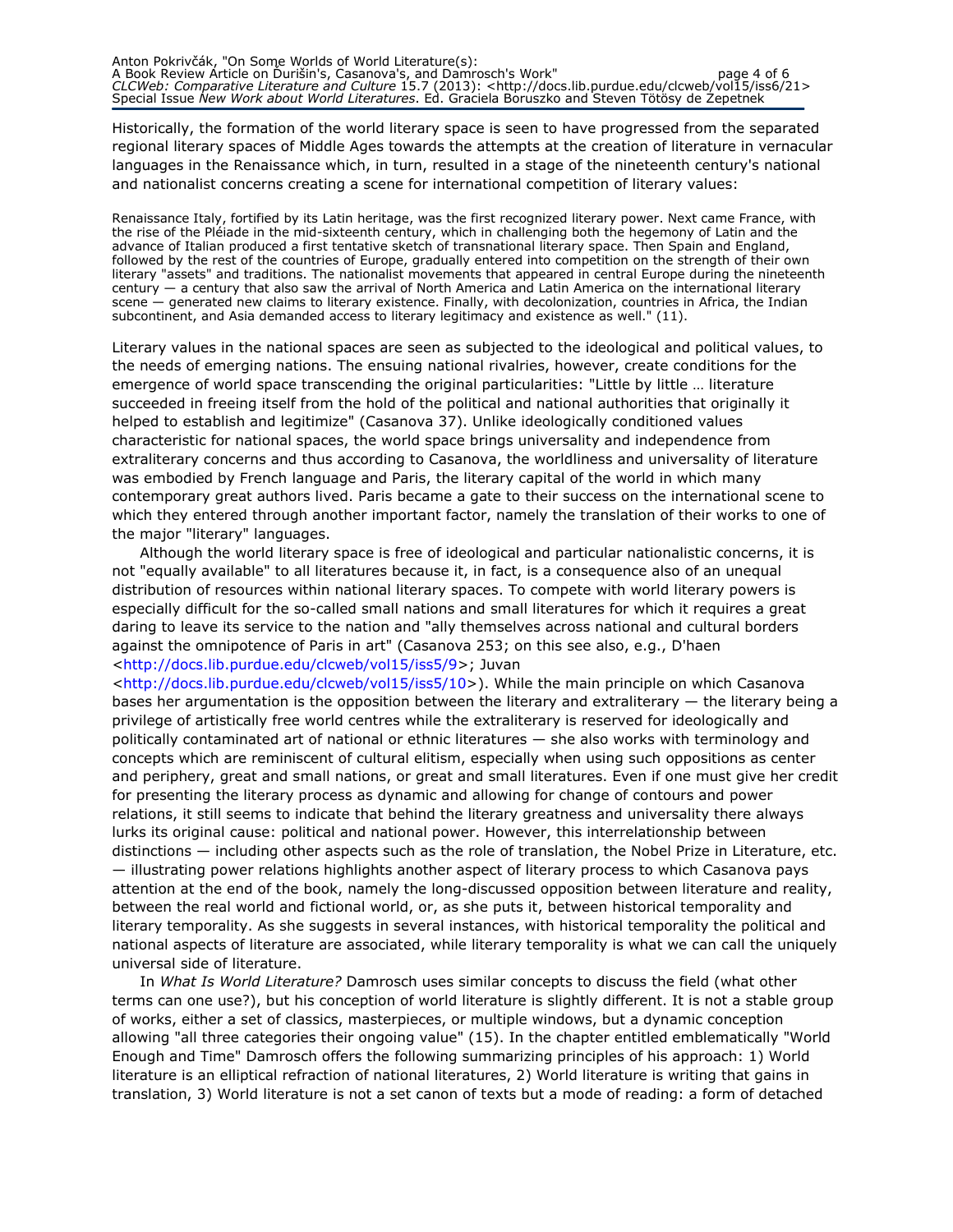#### Anton Pokrivčák, "On Some Worlds of World Literature(s): A Book Review Article on Ďurišin's, Casanova's, and Damrosch's Work" page 5 of 6 CLCWeb: Comparative Literature and Culture 15.7 (2013): <http://docs.lib.purdue.edu/clcweb/vol15/iss6/21> Special Issue New Work about World Literatures. Ed. Graciela Boruszko and Steven Tötösy de Zepetnek

engagement with worlds beyond our own place and time (281). We can see that as in previous approaches world literature is again defined through the concept of national literature and translation. What makes Damrosch's approach different is the emphasis on the experience and processes of reading and the dynamism of values. From his discussion of the above features one can realize that his terms are not defined strictly, but allow space for adaptation. For example, it is clear that "specialist" and "generalist" readings are not contradictory, but open to different spaces within a work's potentiality and that the reading of a literary text within one culture opens the work's deeper involvement within the culture's unique values. On the contrary, if one reads a work belonging to a different culture, one necessarily has to lose some depth, but gains a breadth, distance. He also raises interesting issues for translation studies not deploring shifts in translation, but instead accepting them as inevitable and enriching for both involved cultures and languages, as well as for a possibility to uncover the equal depth of a work's meaning through its interpretation both in its national and world context (by a home specialist, "a native speaker," or by a foreign scholar). Of note is that while Damrosch employs Itamar Even-Zohar's theory of the polysystem, he appears unaware of the systemic and empirical approach of Siegfried J. Schmidt and the latter's disciples in German-language scholarship and elsewhere (and the same goes for other systems scholars in the U.S., e.g., Beecroft; Moretti, etc.; for a bibliography of Schmidt's work see Lisiak and Tötösy de Zepetnek <http://dx.doi.org/10.7771/1481-4374.1581>; see also Tötösy de Zepetnek, "Bibliography" <http://docs.lib.purdue.edu/clcweb/vol3/iss3/7>, "Systemic"; Tötösy de Zepetnek and Vasvári).

In conclusion, I posit that Damrosch's theory — for all of its emphasis on the dynamism, complexity, and primacy of reading encounters with literary texts — does not depart significantly from previous attempts to define new world literature(s). It only shows that the field of world literature(s) is, in essence, a relatively interrelated set of phenomena posing a relatively similar set of problems for its scholarly examination. For example, Damrosch's last chapter I refer to above, "World Enough and Time" (referring to Andrew Marvell's poem "To His Coy Mistress"), tells us what we already know, namely that the world is too big for us to know it all and that we have too little time to do that: what we can do is to try to learn as much as we can, let ourselves be enriched by the multiplicity of its strange faces even at the expense of losing something, or be lost in the process. On the other hand, the value of Ďurišín work — his book discussed here is virtually unknown in West Europe, the U.S., or elsewhere and it would be important to publish  $\check{C}$  *ie svetová literatúra?* at the very least to English lies in his dialectical seeing of the world in maintaining that the general would not exist without the individual or the specific, which means that any concept of world literature(s) would be irrelevant without remembering about the individual units which produced it. Casanova's conceptualization of world literature is perhaps the most literary, aesthetic, and universal despite the fact that it emerges and is conditioned by the force of the concrete and the material.

Last but not least, in turning attention to the concept of world literature(s) all three works discussed here raise also other issues facing literary studies today, especially those of the nature of the literary and the interliterary. It goes without saying that the twentieth century was an exciting time for scholars of literature: it saw the shift of thinking about literature from treating it as part of general philological education through its elevation into the status of an independent subject of scholarship through a period of high theorizing to its application as an instrument in the political and emancipatory struggles of all sorts. No doubt that literature has been put to such uses and that it obviously has a potential of serving each and all of the mentioned purposes. However, I ask the following: Which of the above served it best? What made it fulfil its own constitutive qualities? What allowed it to meet its own end? And where shall we go from here? Can the study of an expanding world of unique cultural expressions bring us back to the realization that there is also a truly universal concept of world literatures and spaces revealing itself everywhere and at all times and that these worlds should not collide?

#### Works Cited

Beecroft, Alexander. "World Literature without a Hyphen: Towards a Typology of Literary Systems." New Left Review 54 (2008): 87-100.

Braudel, Fernand. Afterthoughts on Material Civilization and Capitalism. Trans. Patricia Ranum. Baltimore: The Johns Hopkins UP, 1977.